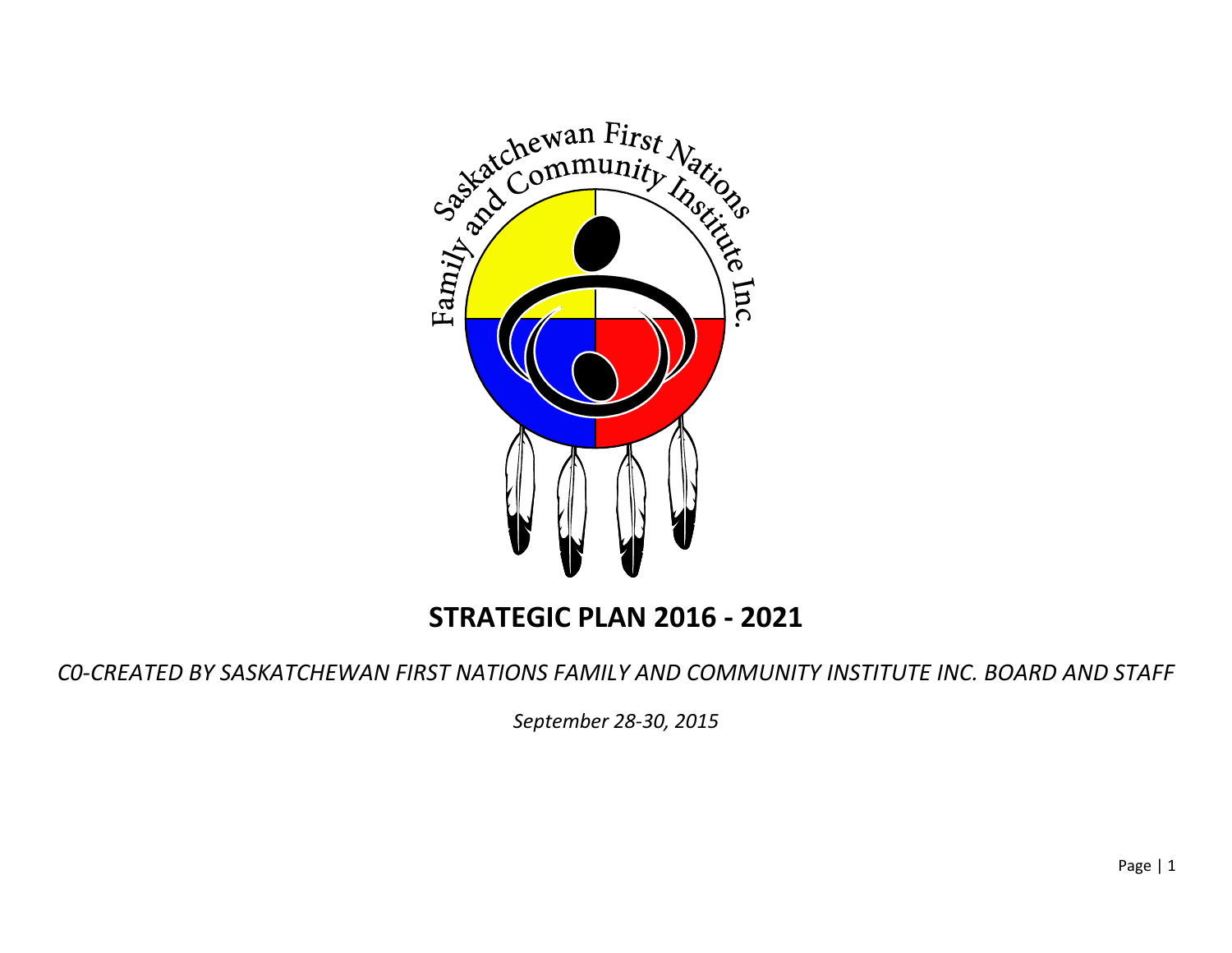## **The Journey Continues……**

In August 2014, the board and staff of Saskatchewan First Nations Family and Community Institute (SFNFCI) gathered together to create a 20 year vision designed to set the stage for the next several planning cycles. As a result, initial changes were made to the bylaws and approved by the board in August 2015 to accommodate some first steps towards creating this future which included changing the composition of the board to bring on expertise from other disciplines such as legal, accounting, marketing, HR or others as needed by the board.

In September 2015, the new board met for a 5 year strategic planning session to support the 20 year vision, resulting in an updated Vision Statement, Mission, Guiding Principles, and Values to guide the process; annual goals for the next 5 years based upon priorities; risk management strategies; and an agreement to set key performance indicators using a balanced scorecard approach.

Following is a summary of the planning process and the strategic plan that emerged from the process.

They reviewed the 20 year vision with the building blocks: Membership, Core Activities, Human Resources, Communication, Equipment, Technology, Building/Facility, Finances and Board/Governance at the 5 year milestones. There were no major changes identified although they acknowledged that the upcoming Federal Election may have an impact.



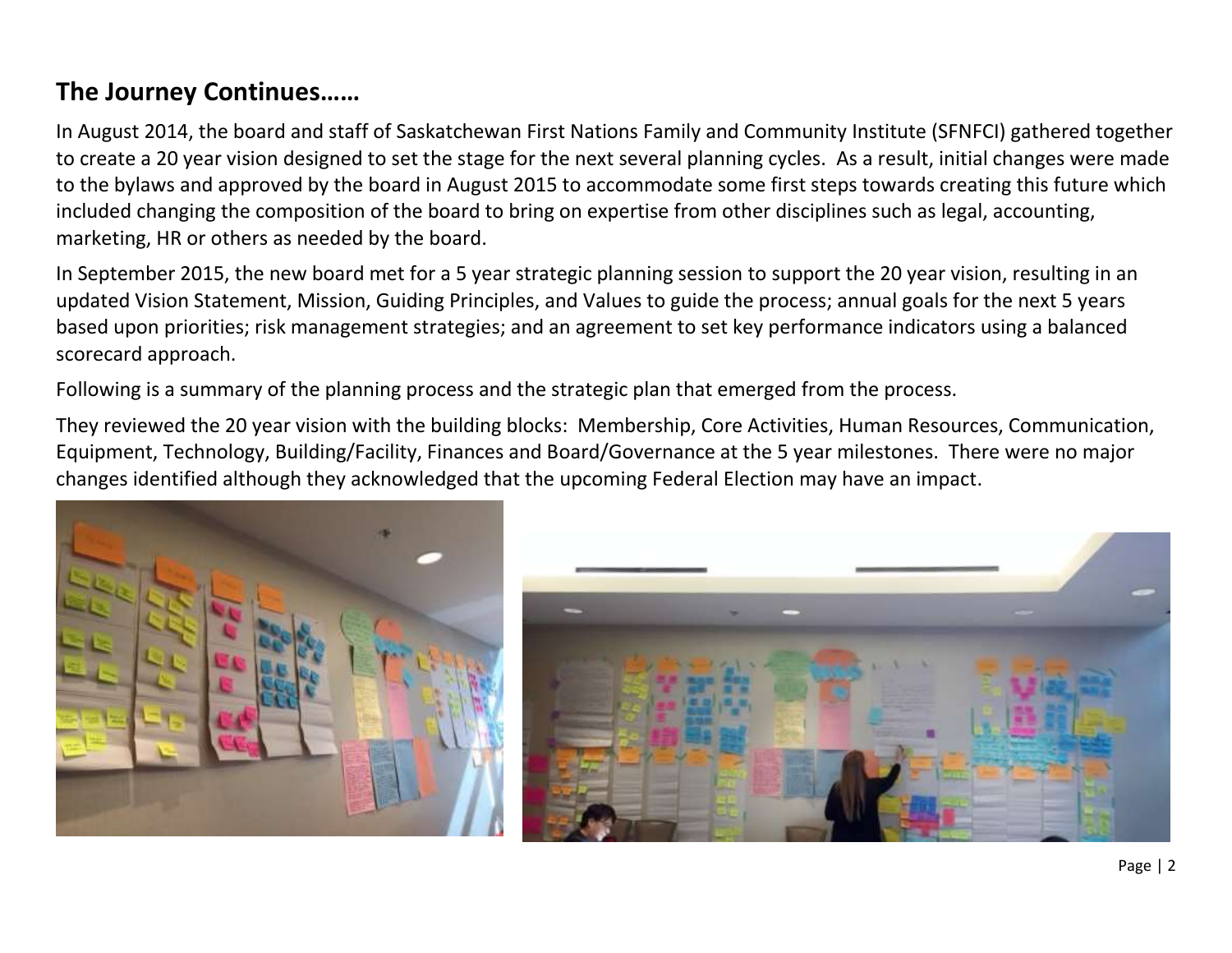The Executive Director, Tischa Mason, presented a projected Human Resources plan based upon the Vision as information for the planning discussion. Given the high level projected increase in human resources, this was useful in setting the stage for expansion.



The Co-creators were then asked to identify words from the 20 year Vision that resonated with them in order to construct a new Vision Statement that was in alignment with and represented the impact they felt the Institute would have in the future.

| <b>PAST</b>                                                                                         | <b>NEW</b>                                                                                                                                                                 |
|-----------------------------------------------------------------------------------------------------|----------------------------------------------------------------------------------------------------------------------------------------------------------------------------|
| <b>VISION STATEMENT</b>                                                                             |                                                                                                                                                                            |
| Excellence in Child and Family Services based on First Nations<br>culture, tradition, and knowledge | $\overline{a}$ Be the leading, innovative, sustainable, holistic centre of<br>research and professional learning to organizations serving<br>children, youth and families. |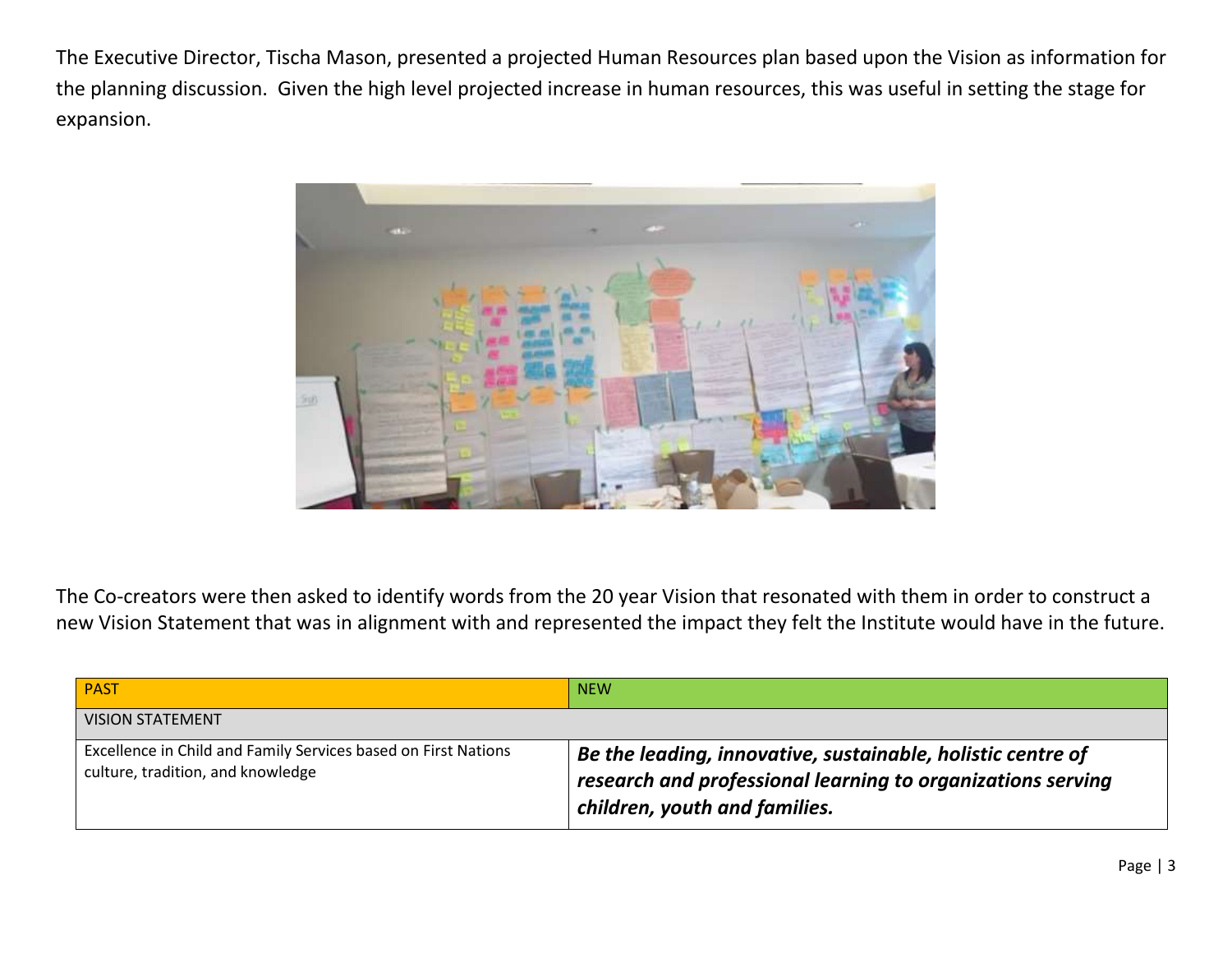Working from the Vision, the group was asked what they felt the mission was for the next 10 years as the mission is most likely going to require updating after that time. A mission statement is shorter term and focuses on the practical implementation of the organization.

| <b>PAST</b>                                                                                                                                                        | <b>NEW</b>                                                                                                                  |
|--------------------------------------------------------------------------------------------------------------------------------------------------------------------|-----------------------------------------------------------------------------------------------------------------------------|
| <b>MISSION</b>                                                                                                                                                     |                                                                                                                             |
| The Institute will conduct research, deliver training and develop<br>policies and best practice standards to support First Nations CFS<br>Agencies in Saskatchewan | Our mission is to build capacity within organizations serving<br>children, youth and families based on First Nation values. |

The next step was reviewing the Guiding Principles, again considering the future direction of the Institute. These were based upon defining the nature of relationships they believe are necessary to develop the Vision. SFNFCI will continue to not be regulatory in nature, nor mitigate the governments' duty to consult with the individually affected Child and Family Service Agencies.

| <b>PAST</b>                                                                                                                                                                                     | <b>NEW</b>                                                    |
|-------------------------------------------------------------------------------------------------------------------------------------------------------------------------------------------------|---------------------------------------------------------------|
| <b>GUIDING PRINCIPLES</b>                                                                                                                                                                       |                                                               |
| The work of the Corporation will be guided by First Nation cultures,<br>languages and practices in relation to the caring, development and<br>protection of children, families and communities. | <b>First Nation Government</b>                                |
|                                                                                                                                                                                                 | Respecting First Nation governance and leadership and         |
|                                                                                                                                                                                                 | honouring First Nation Treaty and Inherent rights, language,  |
|                                                                                                                                                                                                 | land, customs and ways                                        |
| The traditional knowledge and the teachings of Elders will be                                                                                                                                   | Youth                                                         |
| respected and honoured by the Corporation.                                                                                                                                                      | Respectfully engaging youth and honouring their voices in     |
|                                                                                                                                                                                                 | program development                                           |
| The participation of all Saskatchewan First Nation Child and Family                                                                                                                             | <b>Elders</b>                                                 |
| Services Agencies in the governance and services of the Corporation<br>will be encouraged, recognizing the autonomy of individual<br>Agencies and the First Nations that created them.          | Actively engaging Elders and honouring their sacred teachings |
|                                                                                                                                                                                                 |                                                               |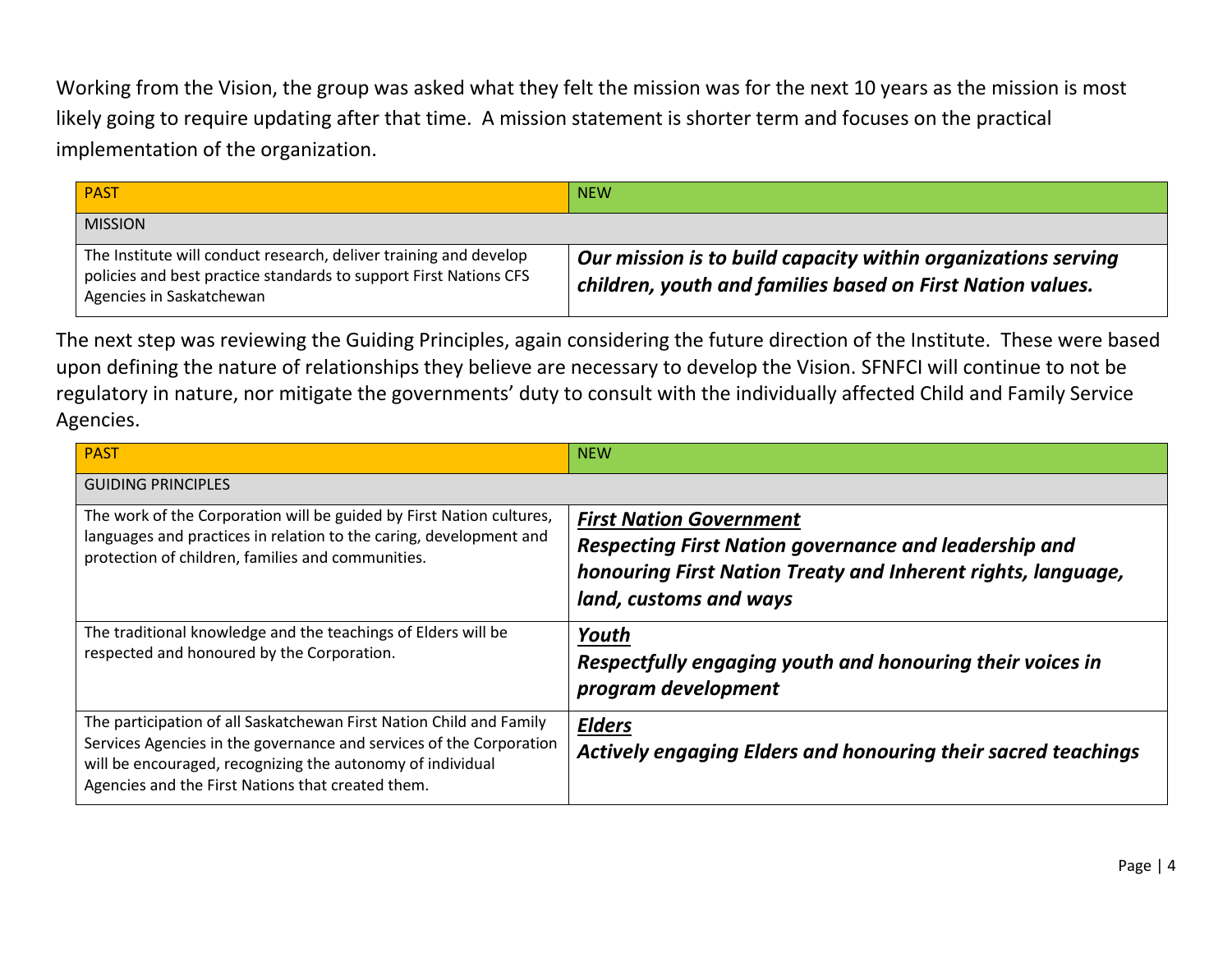| <b>PAST</b>                                                                                                                                                                                                                                                                                    | <b>NEW</b>                                                                                                                                                                                                                |
|------------------------------------------------------------------------------------------------------------------------------------------------------------------------------------------------------------------------------------------------------------------------------------------------|---------------------------------------------------------------------------------------------------------------------------------------------------------------------------------------------------------------------------|
| <b>GUIDING PRINCIPLES CONTINUED</b>                                                                                                                                                                                                                                                            |                                                                                                                                                                                                                           |
| The professional needs of the First Nation Child and Family<br>Service Agencies will guide the governance, management,<br>services and priorities of the Corporation.                                                                                                                          | <b>Community</b><br>Increasing the capacity of service organizations to improve the<br>lives of First Nations on and off reserve                                                                                          |
| The Corporation will report to the FSIN Legislative Assembly<br>through the Health and Social Development Commission. The<br>Corporation's mandate, standards, and operations will be<br>consistent with the intent and provisions of the FSIN Indian<br>Child Welfare and Family Support Act. | <b>Members/Other Organizations</b><br>Respectfully engaging those we serve to seek their guidance on<br>the Institute's services                                                                                          |
| The Corporation shall not be regulatory in nature.                                                                                                                                                                                                                                             | <b>Government</b><br>Striving toward proactive relationships with governments                                                                                                                                             |
| The Corporation does not, in any way, mitigate the<br>governments' duty to consult with the individually affected<br>Child and Family Service Agencies.                                                                                                                                        | <b>Employees</b><br>Respecting, supporting and valuing employees and their<br>ongoing development in a safe, professional and ethical way                                                                                 |
|                                                                                                                                                                                                                                                                                                | <b>Environment</b><br>Decreasing our carbon footprint by increasing electronic<br>communication and information storage while protecting<br>privacy and integrating resource efficient tools, equipment and<br>facilities |
|                                                                                                                                                                                                                                                                                                | <b>Professional Organizations</b><br>Creating respectful, collaborative relationships, clear<br>communication, building confidence in our role as credible<br>providers of professional services                          |
|                                                                                                                                                                                                                                                                                                | <b>Funders</b><br>Maintaining respectful, transparent relationships with a<br>diversity of funders with view to building autonomy and<br>sustainability                                                                   |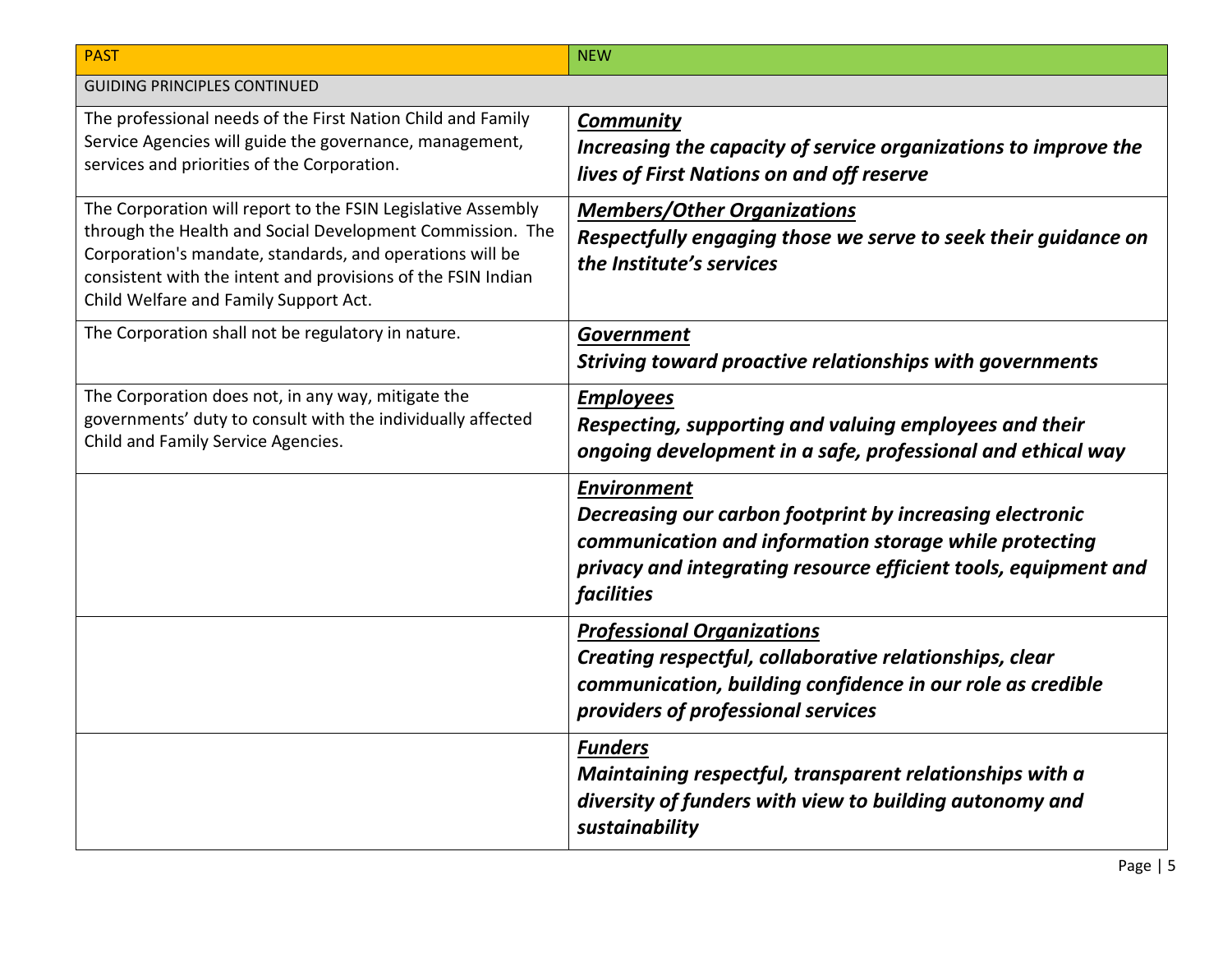Then they created a set of values (foundational beliefs) inspired by First Nations Traditional Values to help them accomplish the 20 year Vision.

| <b>PAST</b>                                                                               | <b>NEW</b>                                                                                                                                                                      |
|-------------------------------------------------------------------------------------------|---------------------------------------------------------------------------------------------------------------------------------------------------------------------------------|
| <b>VALUES</b>                                                                             |                                                                                                                                                                                 |
| Integrity<br>We are honest and unified in all our decisions and<br>interactions           | <b>Respect</b><br>Having high expectations of staff and the Board regarding their<br>commitment to the vision, mission, value and guiding principles of the<br><b>Institute</b> |
| Caring<br>We focus on the well-being of our children                                      | Love<br>Demonstrating our belief (as professional services) that all organizations<br>can and will succeed through their commitment to their communities                        |
| Respect<br>We honour children, ourselves and our partners                                 | <b>Bravery</b><br>Committing to create an innovative and sustainable approach to<br>development and delivery of services                                                        |
| Accountable<br>We are transparent and responsible for our<br>commitments to the Institute | Wisdom<br>Creating internal capacity through ongoing professional development                                                                                                   |
|                                                                                           | <b>Humility</b><br>Acknowledging that we need to learn more about the ways in which to<br>better support Child and Family Services organizations in their service               |
|                                                                                           | <b>Honesty</b><br>Accepting that we have a requirement to be transparent and accountable<br>to our members, communities, funders, stakeholders and each other                   |
|                                                                                           | <b>Truth</b><br>Developing measurable outcomes for organizational success and using<br>them as key indicators of how we are fulfilling our vision and mission                   |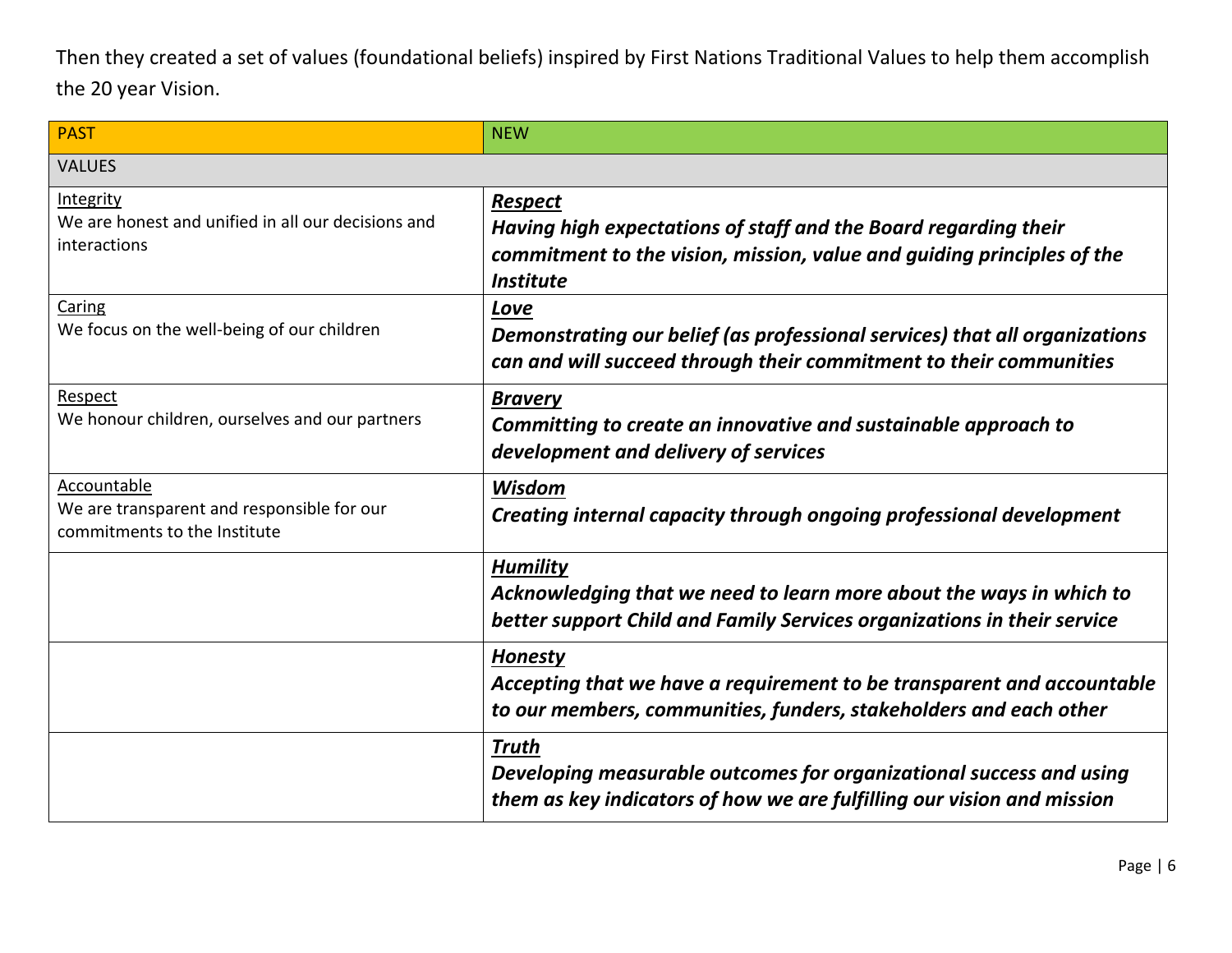## Themes and Priorities emerged as the work for the session was reviewed:

| <b>OVERARCHING THEME: GROWTH TOWARDS SUSTAINABILITY AND AUTONOMY</b> |                                                                                                |                                                                                                                              |                                                          |
|----------------------------------------------------------------------|------------------------------------------------------------------------------------------------|------------------------------------------------------------------------------------------------------------------------------|----------------------------------------------------------|
|                                                                      | <b>SUB THEME</b>                                                                               | <b>PRIORITY</b>                                                                                                              | <b>TIME</b><br><b>FRAME</b>                              |
| I.                                                                   | <b>Ongoing Development of Board /</b><br>Governance to support growth                          | Set up Board Committees                                                                                                      | Year 1                                                   |
| II.                                                                  | <b>Research / Development as</b><br><b>Recognized Professional Learning</b><br><b>Provider</b> | Training and Delivery of Culturally Relevant Standards and Practices                                                         | Year 2                                                   |
|                                                                      |                                                                                                | Become core training provider and government purchases from SFNFCI                                                           | Year 5                                                   |
|                                                                      |                                                                                                | Become a Professional Association                                                                                            | Year 5                                                   |
|                                                                      |                                                                                                | Become an Accrediting Body                                                                                                   | Year 5                                                   |
| Ш.                                                                   | <b>Expansion of Product Offerings</b>                                                          | <b>Standards Development</b>                                                                                                 | Year 1;<br>complete by<br>year 4                         |
|                                                                      |                                                                                                | Research Standards from a First Nations Lens                                                                                 | Year 2                                                   |
|                                                                      |                                                                                                | Become the central support for CFS agencies re insurance, liability, benefits, purchasing, etc                               | Year 5                                                   |
| IV.                                                                  | <b>Expansion of Organizations Being</b><br><b>Served</b>                                       | Establishment of Child Welfare Advisory Committees                                                                           | Year 1                                                   |
|                                                                      |                                                                                                | Form a partnership with the university or other partner to research a potential expanded<br>membership / organizational base | Begin<br>research in<br>year 1;<br>complete by<br>year 3 |